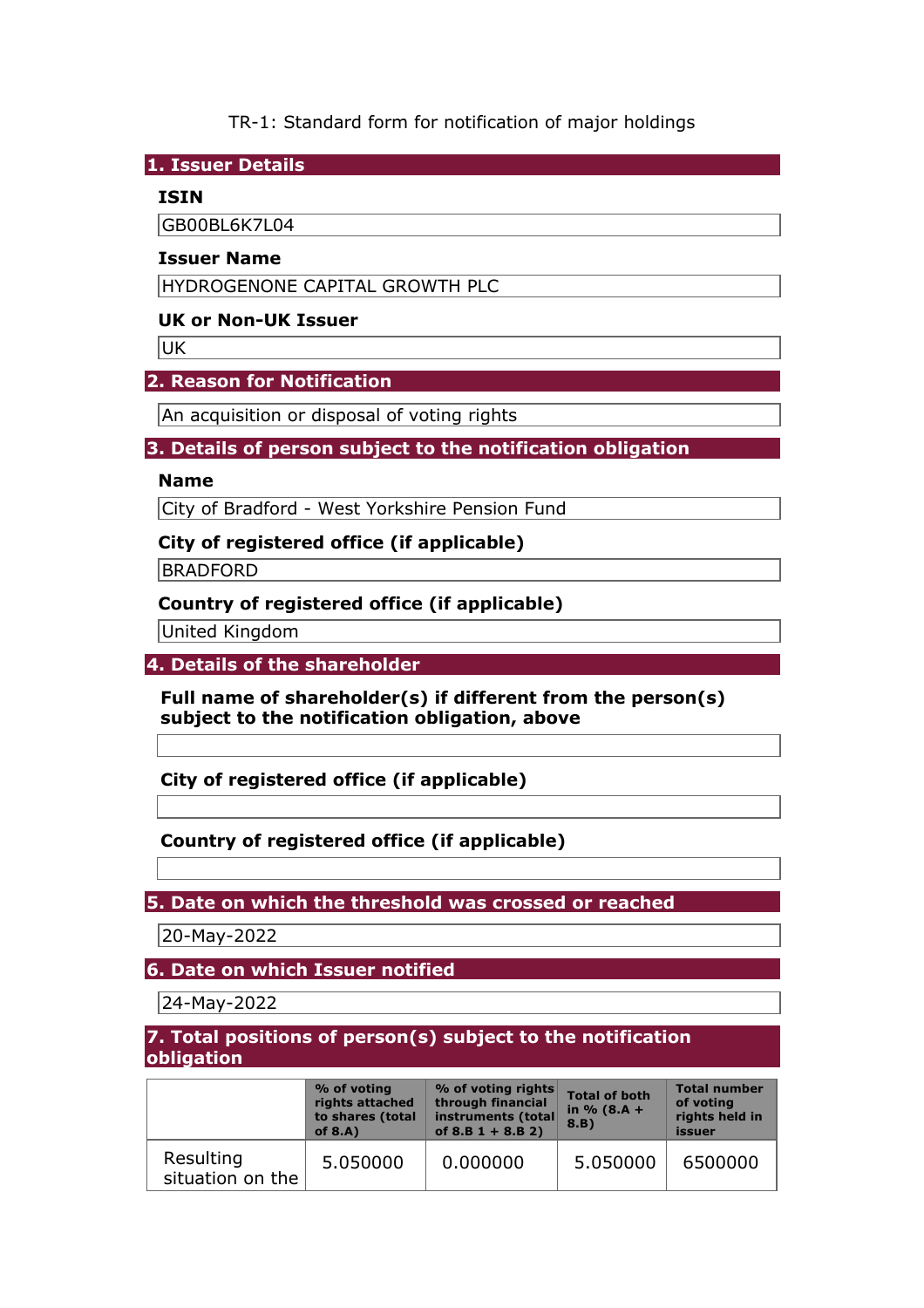| date on which<br>threshold was<br>crossed or<br>reached    |          |          |          |  |
|------------------------------------------------------------|----------|----------|----------|--|
| Position of<br>previous<br>notification (if<br>applicable) | 4.660000 | 0.000000 | 4.660000 |  |

### **8. Notified details of the resulting situation on the date on which the threshold was crossed or reached**

#### **8A. Voting rights attached to shares**

| <b>Class/Type of</b><br>shares ISIN<br>code(if possible) | voting rights<br>(DTR5.1) | Number of direct Number of indirect<br>voting rights<br>(DTR5.2.1) | % of direct<br>voting rights<br>(DTR5.1) | <b>% of indirect voting</b><br>rights (DTR5.2.1) |
|----------------------------------------------------------|---------------------------|--------------------------------------------------------------------|------------------------------------------|--------------------------------------------------|
| GB00BL6K7L04                                             |                           | 6500000                                                            |                                          | 5.050000                                         |
| Sub Total 8.A                                            | 6500000                   |                                                                    | 5.050000%                                |                                                  |

# **8B1. Financial Instruments according to (DTR5.3.1R.(1) (a))**

| <b>Type of financial</b><br>instrument | date | <b>period</b> | Number of voting rights that<br><b>Expiration Exercise/conversion may be acquired if the</b><br>instrument is<br>exercised/converted | $\frac{9}{6}$ of<br>votina<br>rights |
|----------------------------------------|------|---------------|--------------------------------------------------------------------------------------------------------------------------------------|--------------------------------------|
| Sub Total 8.B1                         |      |               |                                                                                                                                      |                                      |

### **8B2. Financial Instruments with similar economic effect according to (DTR5.3.1R.(1) (b))**

| <b>Type of</b><br>financial<br>instrument | <b>Expiration</b><br>date | <b>Exercise/conversion</b><br><b>period</b> | <b>Physical or cash Number of</b><br>settlement | voting rights | $%$ of<br>votina<br>riahts |
|-------------------------------------------|---------------------------|---------------------------------------------|-------------------------------------------------|---------------|----------------------------|
|                                           |                           |                                             |                                                 |               |                            |
| Sub Total 8.B2                            |                           |                                             |                                                 |               |                            |

### **9. Information in relation to the person subject to the notification obligation**

1. Person subject to the notification obligation is not controlled by any natural person or legal entity and does not control any other undertaking(s) holding directly or indirectly an interest in the (underlying) issuer.

| notifiable threshold<br>threshold<br>threshold | <b>Ultimate</b><br>controlling person undertaking | Name of<br>controlled | $\%$ of voting<br>rights if it equals through financial<br>the notifiable | % of voting rights<br>or is higher than instruments if it equals<br>or is higher than the | <b>Total of both if it</b><br>equals or is<br>higher than the<br>$ $ notifiable |
|------------------------------------------------|---------------------------------------------------|-----------------------|---------------------------------------------------------------------------|-------------------------------------------------------------------------------------------|---------------------------------------------------------------------------------|
|------------------------------------------------|---------------------------------------------------|-----------------------|---------------------------------------------------------------------------|-------------------------------------------------------------------------------------------|---------------------------------------------------------------------------------|

## **10. In case of proxy voting**

## **Name of the proxy holder**

**The number and % of voting rights held**